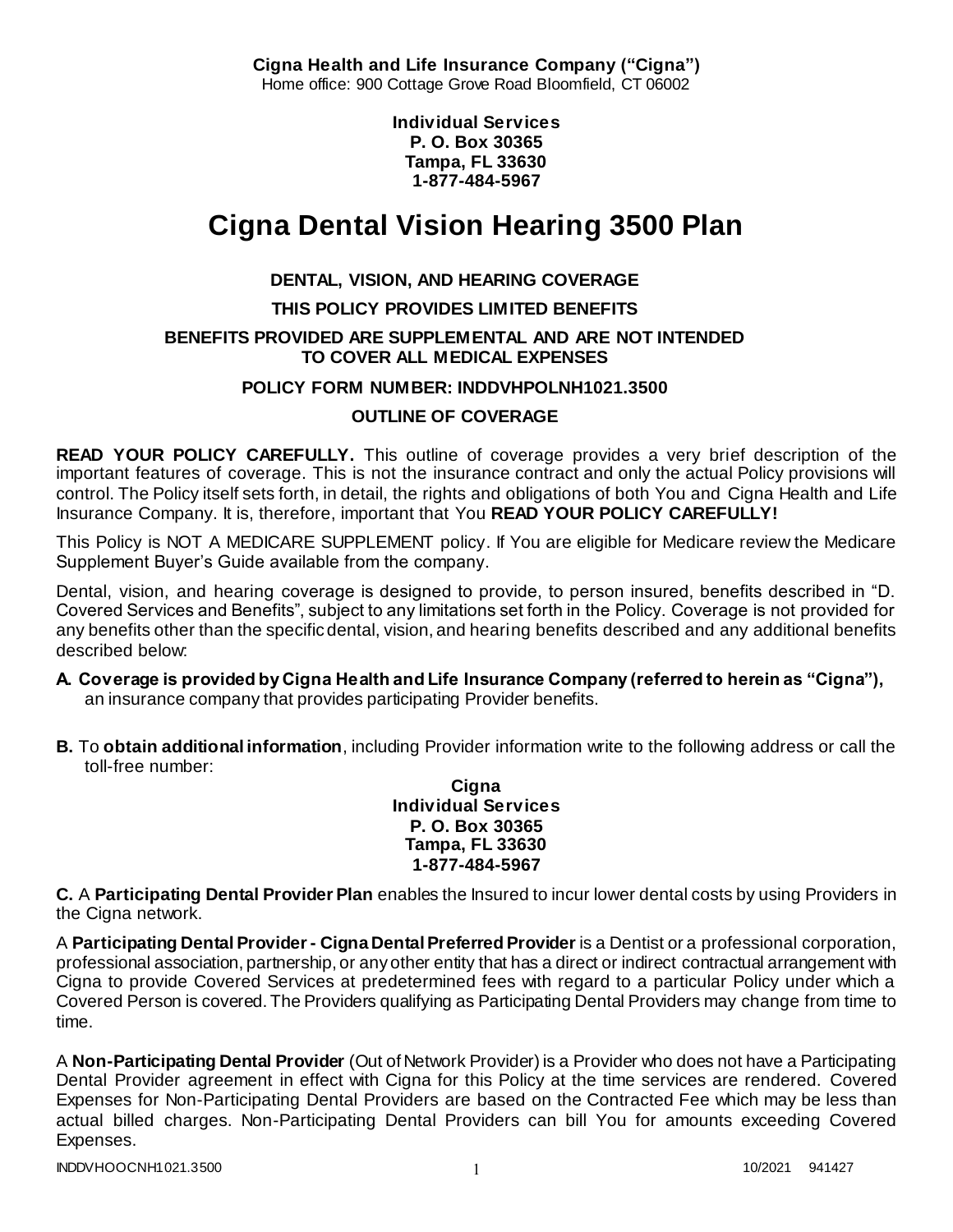### **D. Covered Services and Benefits**

Benefits covered by Your dental plan include Preventive & Diagnostic Care such as oral exams, cleanings and x-rays. Your plan also includes Basic Restorative Care such as fillings and simple extractions. Major Restorative Care is covered under Your plan and includes crowns, dentures and bridges. Implants, including surgical placement of the implant body or framework, are also covered by Your plan. For a complete listing of Covered Services, please read Your plan documents.

The frequency of certain Covered Services, like cleanings, are limited. Refer to Your Policy for specific limitations on frequency under Your plan.

#### **Benefit Schedule**

The benefits outlined in the table below show the payment percentages for Covered Expenses **AFTER** any applicable Deductibles have been satisfied unless otherwise stated.

# **CIGNA DENTAL, VISION, AND HEARING INSURANCE** *The Schedule*

#### **For You and Your Dependents**

#### **The Schedule – Dental Benefits**

If You select a Participating Dental Provider, Your cost will be less than if You select a Non-Participating Dental Provider.

#### **Emergency Services**

The Benefit Percentage payable for Emergency Services charges made by a Non-Participating Dental Provider is the same Benefit Percentage as for Participating Dental Provider Charges. Dental Emergency services are required immediately to either alleviate pain or to treat the sudden onset of an acute dental condition. These are usually minor procedures performed in response to serious symptoms, which temporarily relieve significant pain, but do not effect a definitive cure, and which, if not rendered, will likely result in a more serious dental or medical complication.

#### **Dental Deductibles**

Dental Deductibles are expenses to be paid by You or Your Dependent. Dental Deductibles are in addition to any Coinsurance. Once the Dental Deductible maximum in The Schedule has been reached You and Your family need not satisfy any further dental deductible for the rest of that year.

#### **Participating Dental Provider Payment**

Participating Dental Provider services are paid based on the Contracted Fee agreed upon by the Provider and Cigna.

#### **Non-Participating Dental Provider Payment**

Non-Participating Dental Provider services are paid based on the Contracted Fee.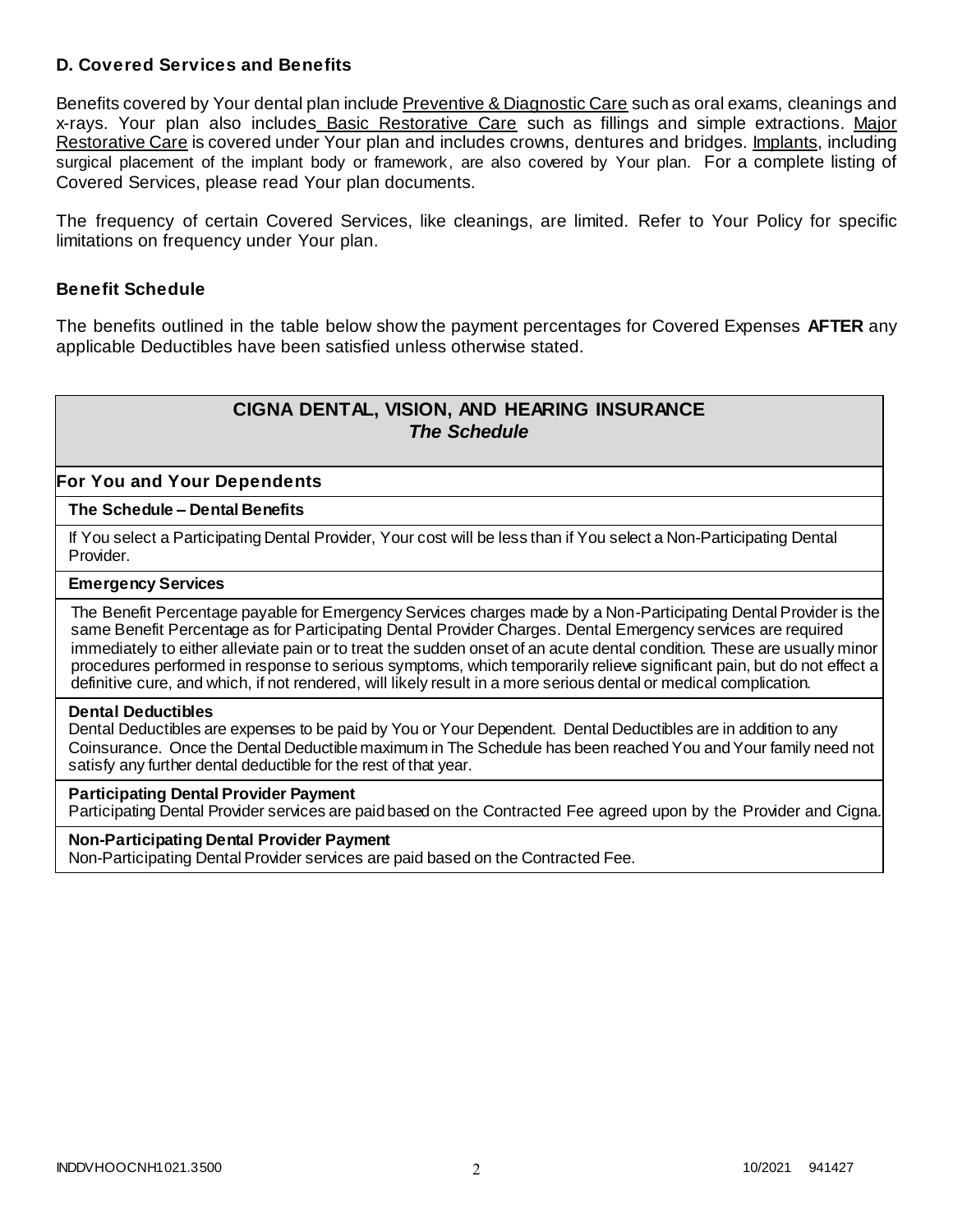| DENTAL BENEFIT HIGHLIGHTS                                                                                                                                                                                                                                                 |                                                  |
|---------------------------------------------------------------------------------------------------------------------------------------------------------------------------------------------------------------------------------------------------------------------------|--------------------------------------------------|
| Classes I, II, III, IX<br><b>Calendar Year Maximum</b>                                                                                                                                                                                                                    | \$2,500 per person                               |
| <b>Class IX Lifetime Maximum</b>                                                                                                                                                                                                                                          | \$2,000 per person                               |
| <b>Calendar Year Dental Deductible</b>                                                                                                                                                                                                                                    |                                                  |
| Individual                                                                                                                                                                                                                                                                | \$100 per person                                 |
|                                                                                                                                                                                                                                                                           | Not Applicable to Class I                        |
| Class I                                                                                                                                                                                                                                                                   | The Percentage of Covered Expenses the Plan Pays |
| Preventive Care<br>Oral Exams<br><b>Routine Cleanings</b><br>Routine X-rays<br>Non-Routine X-rays<br><b>Fluoride Application</b><br><b>Sealants</b><br>Space Maintainers (non-orthodontic)<br>Emergency Care to Relieve Pain                                              | 100%                                             |
| <b>Class II</b>                                                                                                                                                                                                                                                           | The Percentage of Covered Expenses the Plan Pays |
| <b>Basic Restorative</b><br>Fillings<br>Surgical Extraction of Impacted Teeth<br>Oral Surgery, Simple Extractions<br>Relines, Rebases, and Adjustments<br>Repairs - Bridges, Crowns, and Inlays<br>Repairs - Dentures                                                     | 80% after dental deductible                      |
| <b>Class III</b>                                                                                                                                                                                                                                                          | The Percentage of Covered Expenses the Plan Pays |
| <b>Major Restorative</b><br>Crowns / Inlays / Onlays<br>Root Canal Therapy / Endodontics<br><b>Minor Periodontics</b><br><b>Major Periodontics</b><br>Oral Surgery, All Except Simple Extractions<br>Prosthesis Over Implant<br>Anesthetics<br>Dentures<br><b>Bridges</b> | 50% after dental deductible                      |
| <b>Class IX</b>                                                                                                                                                                                                                                                           | The Percentage of Covered Expenses the Plan Pays |
| Implants                                                                                                                                                                                                                                                                  | 50% after plan deductible                        |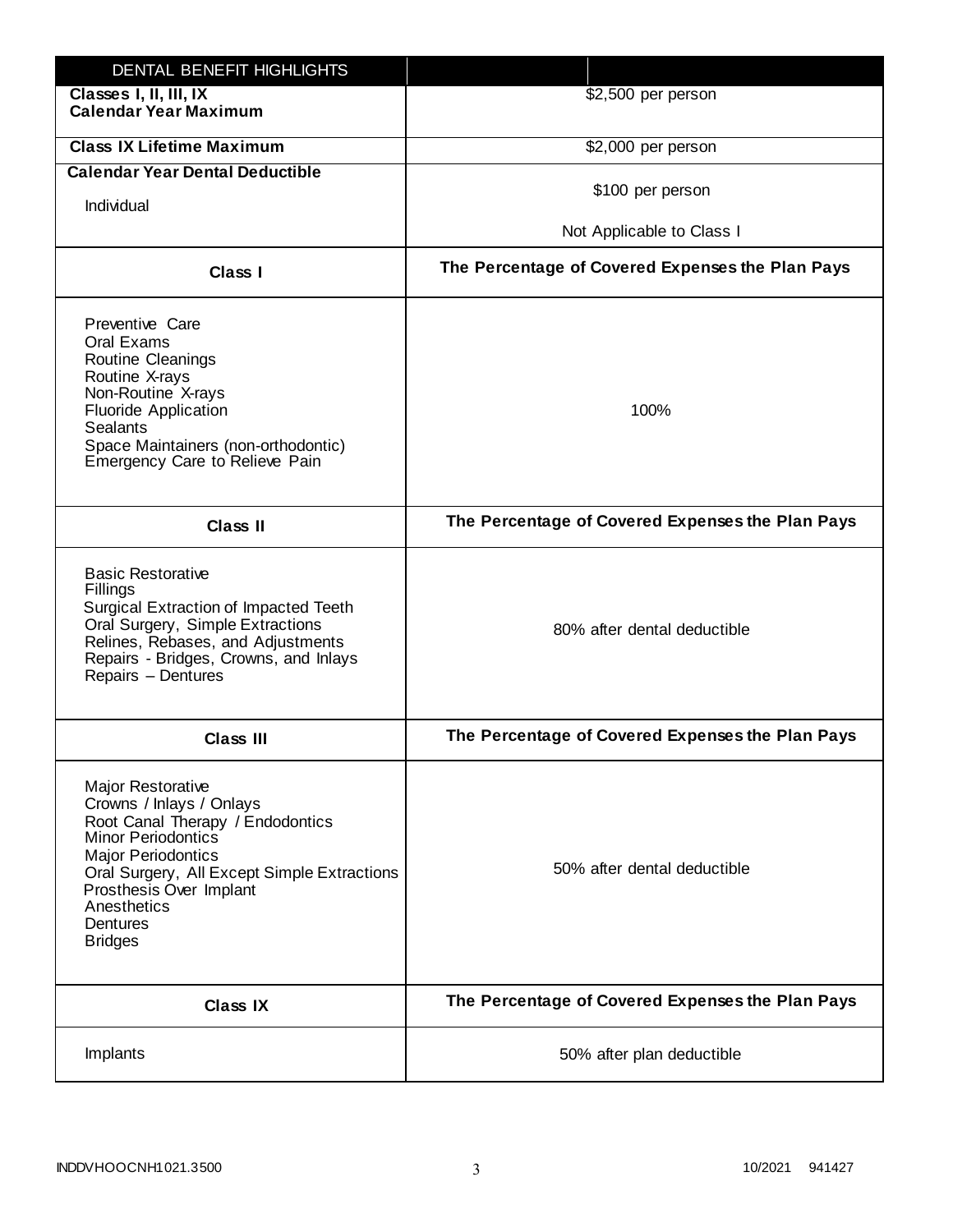| The Schedule - Vision Benefits                                                                  |                                                                                          |
|-------------------------------------------------------------------------------------------------|------------------------------------------------------------------------------------------|
| <b>VISION BENEFIT HIGHLIGHTS</b>                                                                |                                                                                          |
| Eye Examinations, including refraction                                                          | The plan pays 90% of expenses, not to exceed a \$100 calendar<br>year maximum per person |
| Materials (corrective eyeglasses or contact<br>lenses, including fittings and follow-up visits) | \$300 calendar year maximum per person                                                   |

| The Schedule - Hearing Benefits                             |                                        |
|-------------------------------------------------------------|----------------------------------------|
| <b>HEARING BENEFIT HIGHLIGHTS</b>                           |                                        |
| <b>Hearing Examinations</b>                                 | \$50 calendar year maximum per person  |
| Materials (Hearing Aids, including fittings<br>and repairs) | \$700 calendar year maximum per person |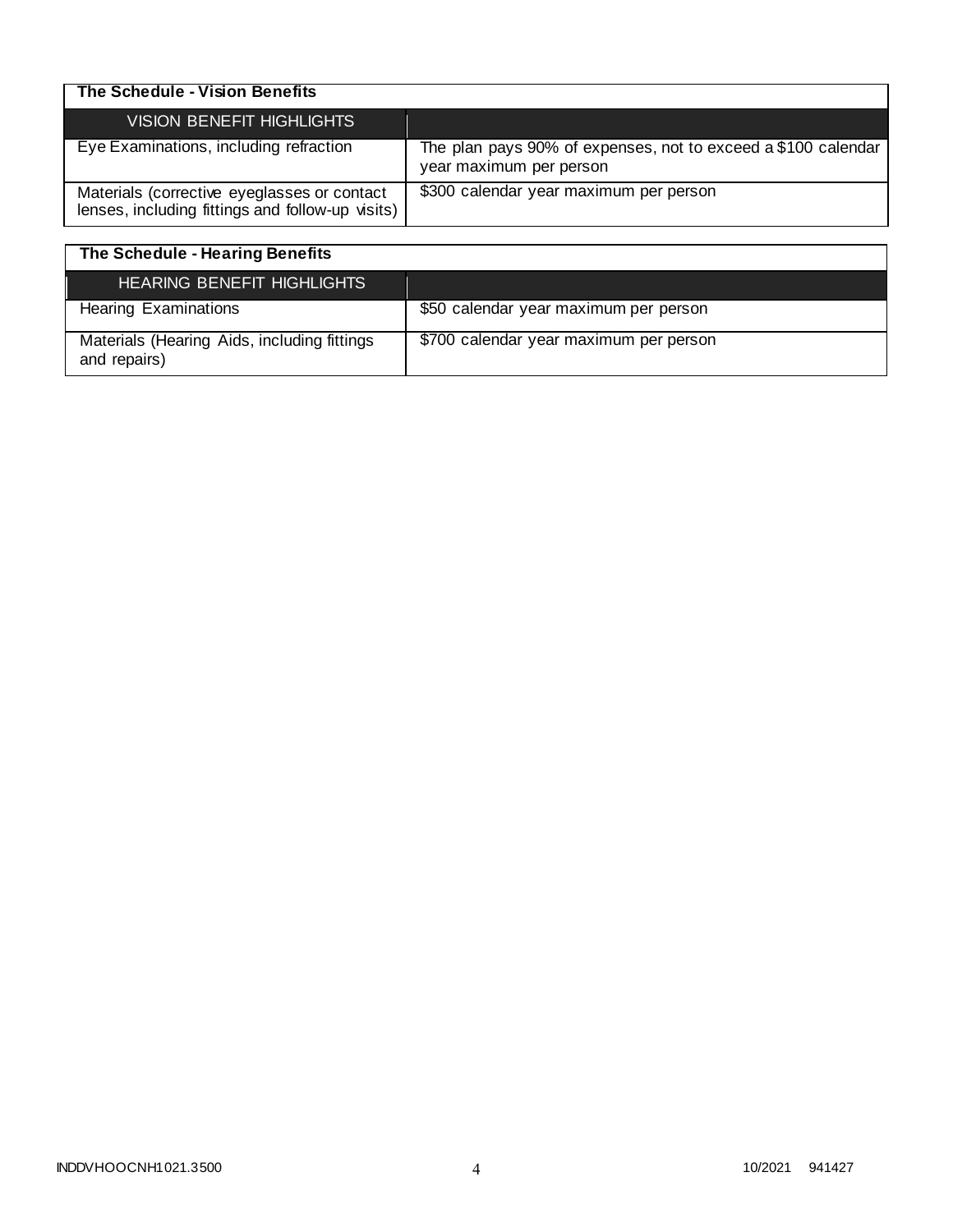# **Waiting Periods**

A Covered Person may access their dental, vision, and hearing benefit insurance once he or she has satisfied the following waiting periods:

- There is no waiting period for Class I or II dental benefits or for vision and hearing benefits.
- After 6 consecutive months of coverage dental benefits will increase to include the list of Class III procedures.
- After 12 consecutive months of coverage dental benefits will increase to include the list of Class IX procedures.

# **Missing Teeth Limitation**

There is no payment for replacement of teeth that are missing when a person first becomes insured. This payment limitation no longer applies after 24 months of continuous coverage.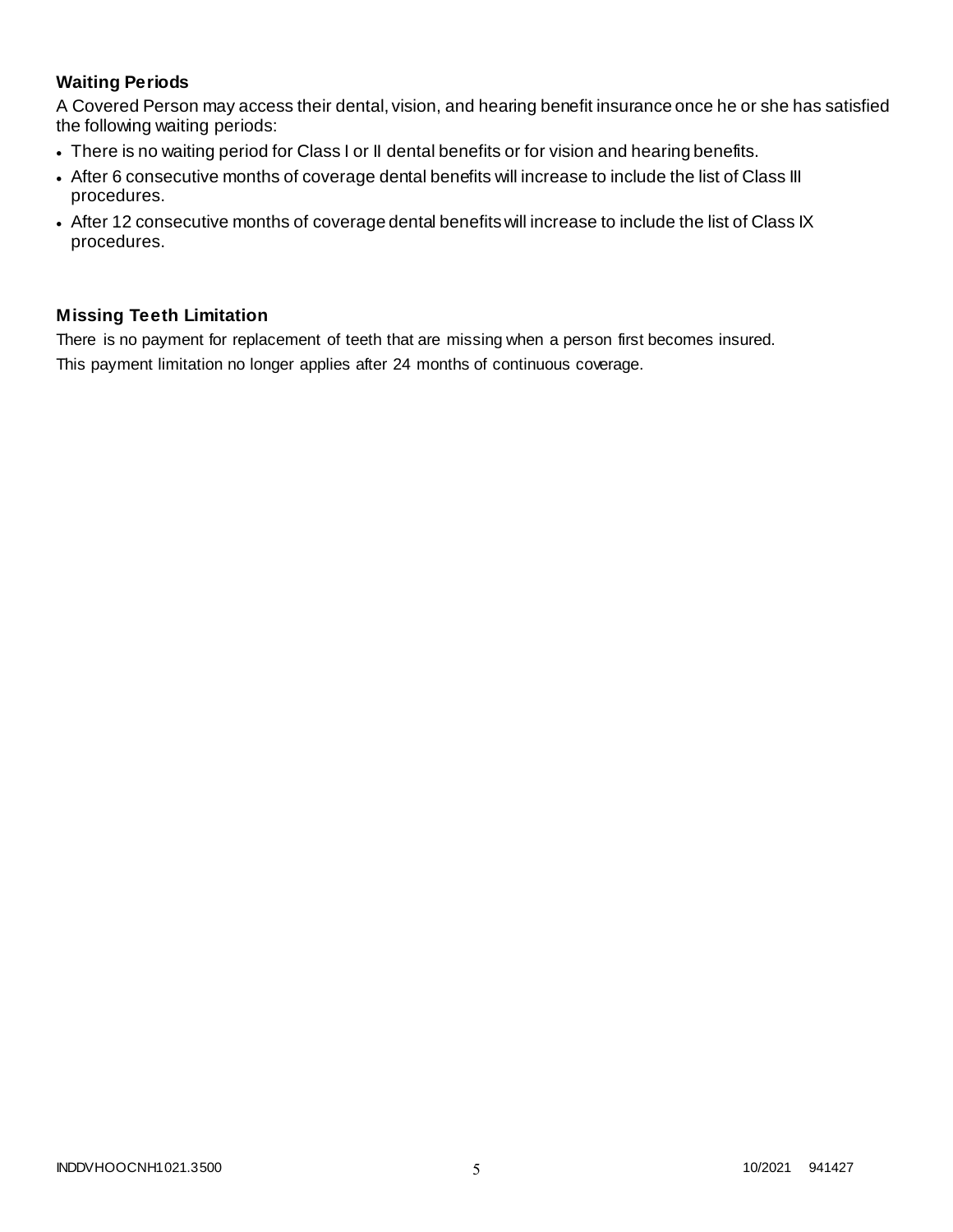# **E. Insured's Financial Responsibility**

The Insured is responsible for paying the monthly or quarterly premium on a timely basis. The Insured is also responsible to pay Providers for charges that are applied to the Deductibles, Coinsurance, and any amounts charged by Non-Participating Dental Providers in excess of the Contracted Fee. In addition, any charges for Medically Necessary and/or Dentally Necessary items that are excluded under the Policy are the responsibility of the Insured.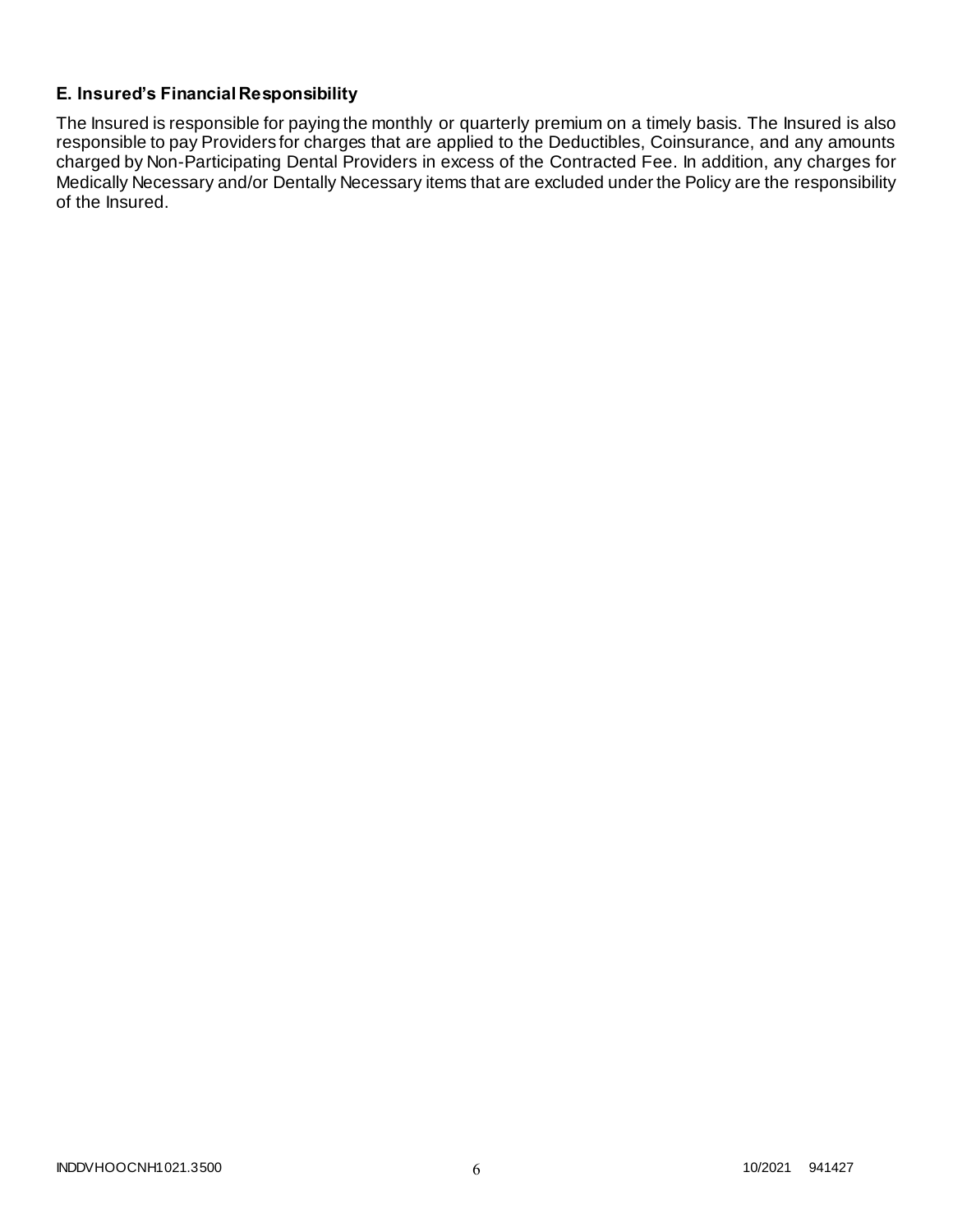# **F. Exclusions and Limitations: What Is Not Covered By This Policy**

# **Expenses Not Covered**

Covered Expenses will not include, and no payment will be made for:

- procedures which are not included in the list of Covered Dental Services, Covered Vision Services, or Covered Hearing Services;
- cone beam imaging;
- instruction for plaque control, oral hygiene and diet;
- core build-ups;
- veneers;
- precious or semi-precious metals for crowns, bridges and abutments;
- restoration of teeth which have been damaged by erosion, attrition or abrasion;
- bite registrations; precision or semi-precision attachments; or splinting;
- orthodontic treatment, except for the treatment of cleft lip and cleft palate;
- general anesthesia or intravenous sedation, when used for the purposes of anxiety control or patient management is not covered; may be considered only when medically or dentally necessary and when in conjunction with covered complex oral surgery;
- athletic mouth guards;
- services performed solely for cosmetic reasons;
- personalization or decoration of any dental device or dental work;
- replacement of an appliance per benefit guidelines;
- services that are deemed to be medical in nature;
- services and supplies received from a hospital;
- prescription drugs;
- plano lenses;
- VDT (video display terminal)/computer eyeglass benefit;
- medical or surgical treatment of the eyes;
- any type of corrective vision surgery, including LASIK surgery, radial ketatonomy (RK), automated lamellar keratoplasty (ALK), or conductive keratoplasty (CK);
- Orthoptic or vision training and any associated supplemental testing;
- any eye examination, or any corrective eyewear, required by an employer as a condition of employment;
- safety eyewear;
- sub-normal vision aids or non-prescription lenses;
- Magnification or low vision aids not shown as covered in the Schedule of Vision Coverage;
- Assistive Listening Devices (ALDs);
- medical and/or surgical treatment of the internal or external structures of the ear, including but not limited to Cochlear implants;
- Hearing Aids not prescribed by a Licensed Hearing Care Professional;
- ear protective devices or plugs;
- Hearing Aids maintenance/service contracts, ear molds and other miscellaneous repairs;
- Hearing Aids purchased online or over the counter (OTC); or
- Disposable Hearing Aids.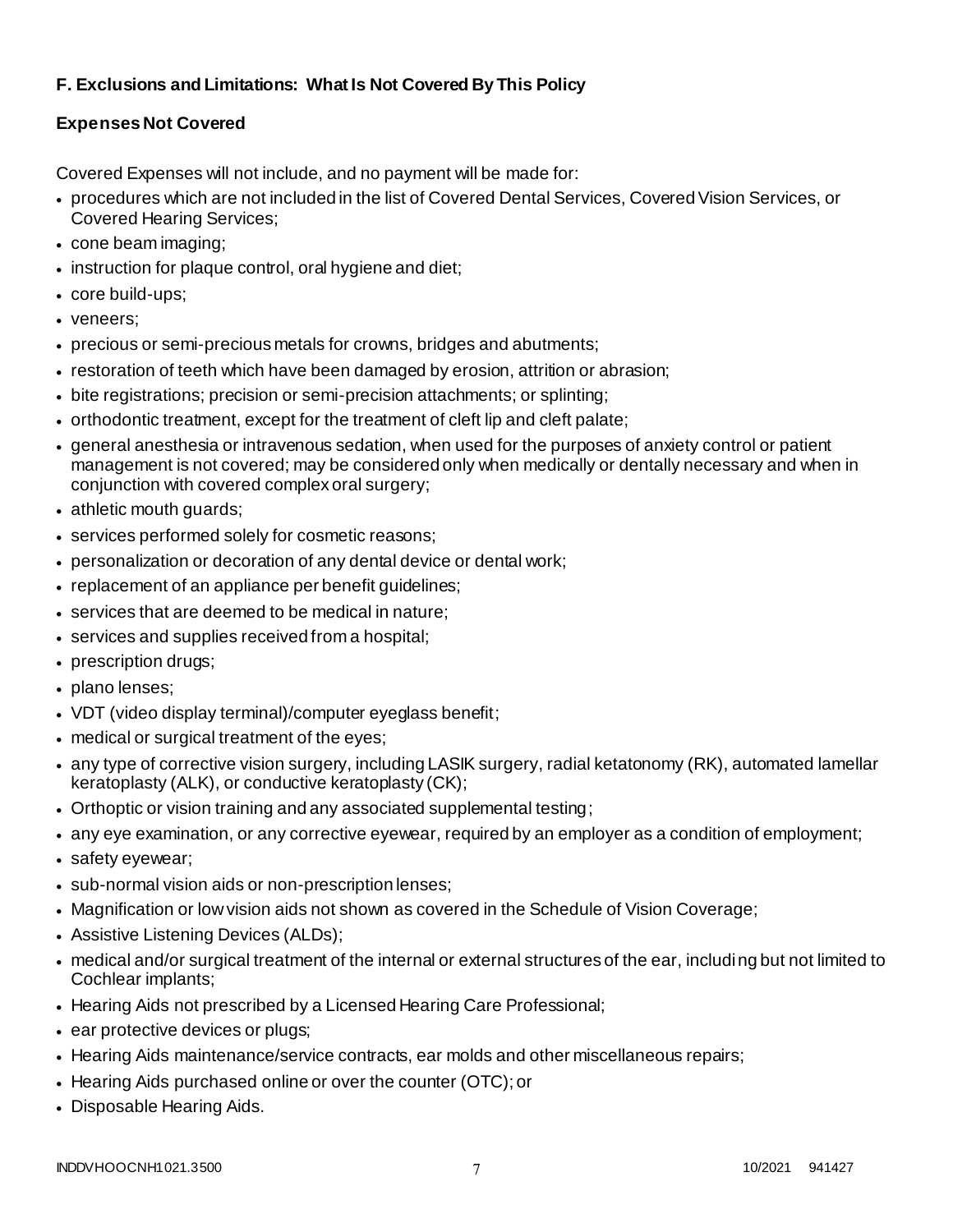### **General Limitations**

No payment will be made for expenses incurred for You or any one of Your Dependents:

- For services not specifically listed as Covered Services in this Policy;
- For services or supplies that are not Medically Necessary;
- For services received before the Effective Date of coverage;
- For services received after coverage under this Policy ends;
- For services for which You have no legal obligation to pay or for which no charge would be made if You did not have insurance coverage;
- For Professional services or supplies received or purchased directly or on Your behalf by anyone, including a Provider, from any of the following:
	- Yourself or Your employer;
	- a person who lives in the Covered Person's home, or that person's employer;
	- a person who is related to the Covered Person by blood, marriage or adoption, or that person's employer.
- for or in connection with an Injury arising out of, or in the course of, any employment for wage or profit;
- for or in connection with a Sickness which is covered under any workers' compensation or similar law;
- for charges made by a Hospital owned or operated by or which provides care or performs services for, the United States Government, if such charges are directly related to a condition which occurred while serving in the military or an associated auxiliary unit;
- services or supplies received due to an act of war, declared or undeclared while serving in the military or an associated auxiliary unit (if coverage is suspended during military service, Cigna will provide a refund of premium on a pro rata basis within 30 days of suspension of coverage);
- to the extent that payment is unlawful where the person resides when the expenses are incurred;
- for charges which the person is not legally required to pay;
- for charges which would not have been made if the person had no insurance;
- to the extent that billed charges exceed the rate of reimbursement as described in the Schedule;
- for charges for unnecessary care, treatment or surgery;
- to the extent that You or any of Your Dependents is in any way paid or entitled to payment for those expenses by or through a public program, other than Medicaid;
- for or in connection with experimental procedures or treatment methods not approved by the American Dental Association or the appropriate dental specialty society;
- Procedures that are a covered expense under any other plan which provides dental, vision, or hearing benefits;
- To the extent that benefits are paid or payable for those expenses under the mandatory part of any auto insurance policy written to comply with a "no-fault" insurance law or an uninsured motorist insurance law. Cigna will take into account any adjustment option chosen under such part by You or any one of Your Dependents.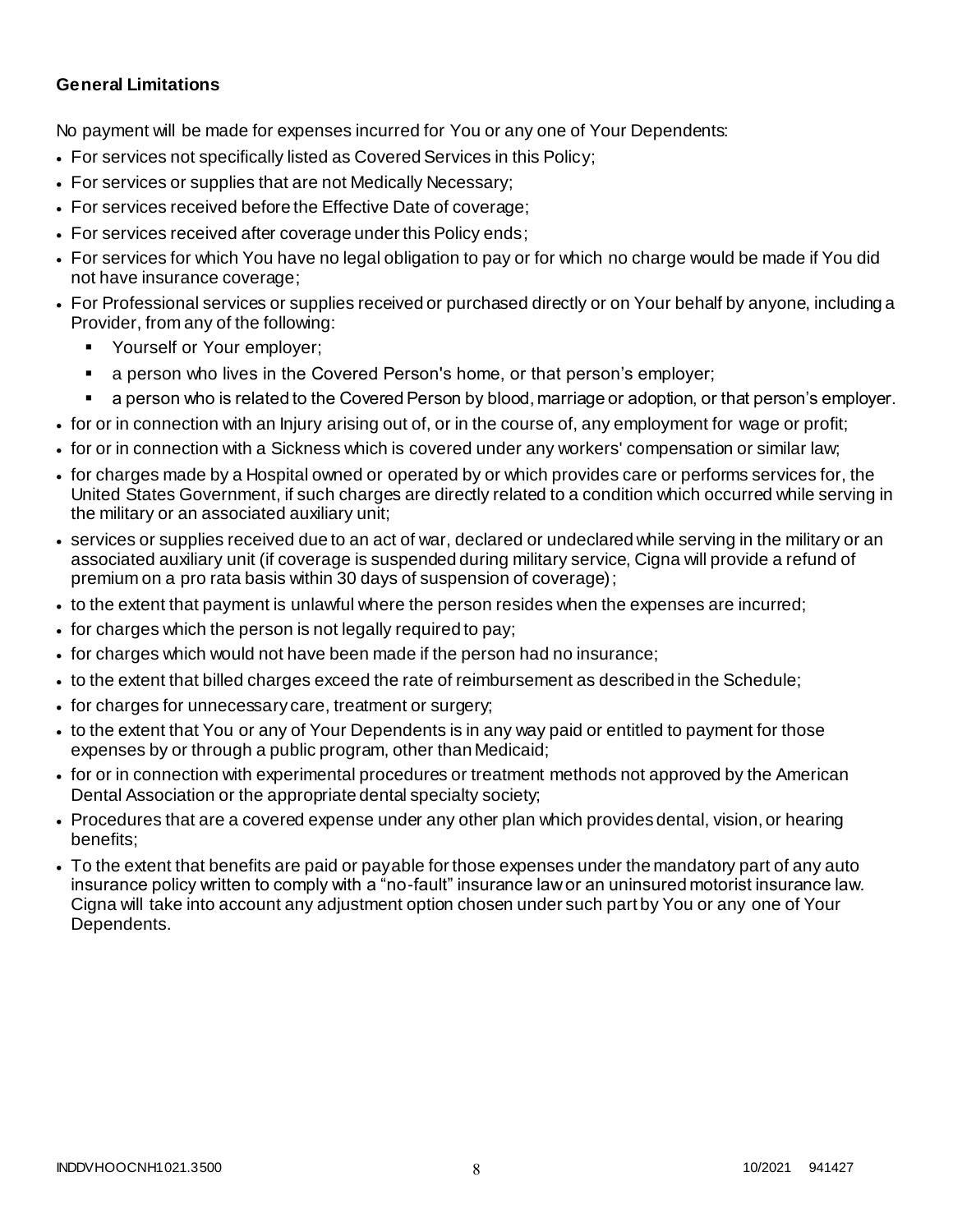### **G. Predetermination of Dental Benefits Program**

Predetermination of Benefits is a voluntary review of a Dentist's proposed treatment plan and expected charges. It is not preauthorization of service and is not required.

The treatment plan should include supporting pre-operative x-rays and other diagnostic materials as requested by Cigna's dental consultant. If there is a change in the treatment plan, a revised plan should be submitted.

Cigna will determine covered dental expenses for the proposed treatment plan. If there is no Predetermination of Benefits, Cigna will determine covered dental expenses when it receives a claim.

Review of proposed treatment is advised whenever extensive dental work is recommended when charges exceed **\$500**.

Predetermination of Benefits is not a guarantee of a set payment. Payment is based on the services that are actually delivered and the coverage in force at the time services are completed.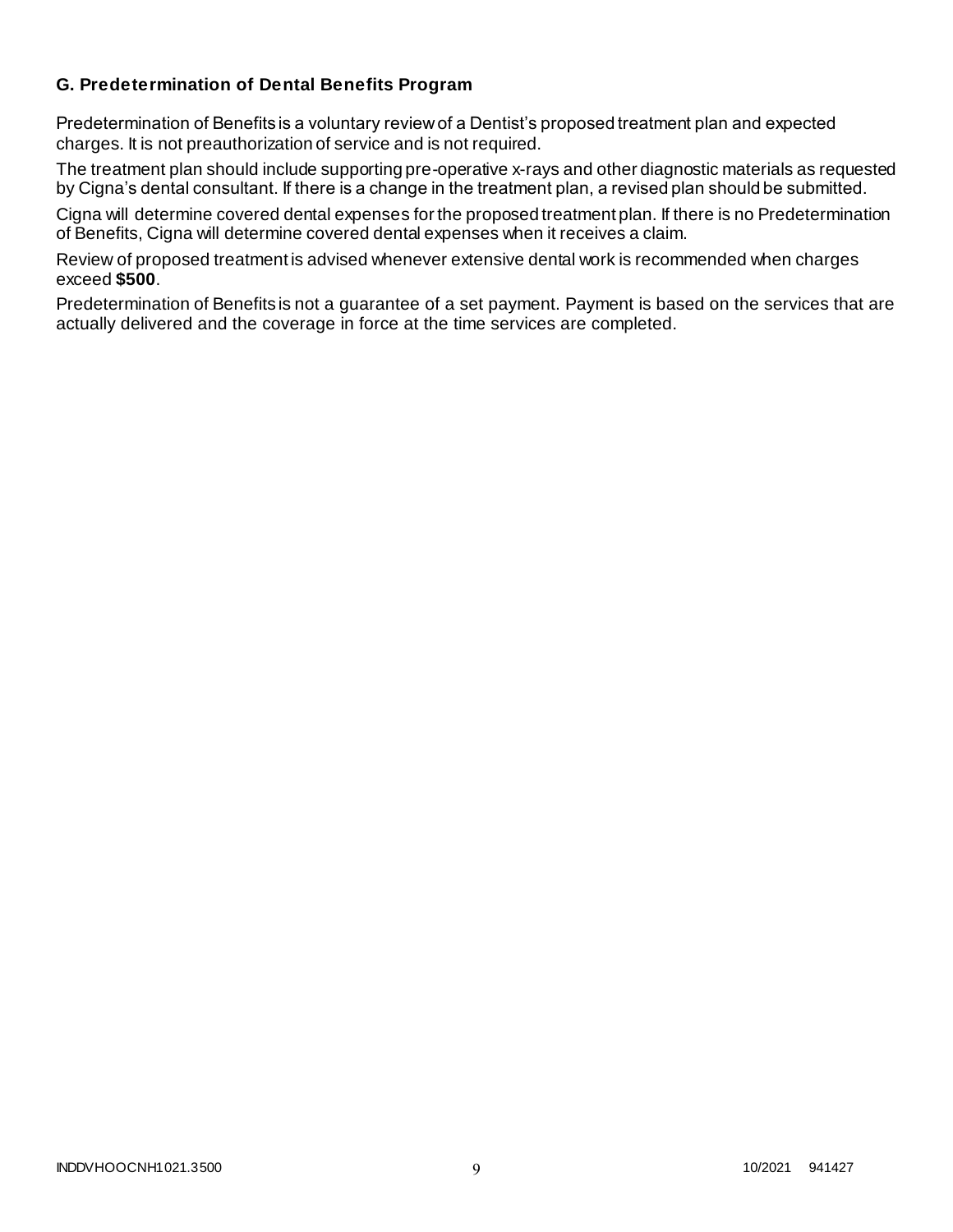### **H. General Provisions**

### **WHEN YOU HAVE A COMPLAINT OR AN APPEAL**

For the purposes of this section, any reference to "You," "Your" or "Yourself" also refers to a representative or Provider designated by You to act on Your behalf, unless otherwise noted.

We want You to be completely satisfied with the care You receive. That is why We have established a process for addressing Your concerns and solving Your problems.

#### **Start with Member Services**

We are here to listen and help. If You have a concern regarding a person, a service, the quality of care, or contractual benefits, You can call Our toll-free number and explain Your concern to one of Our Customer Service representatives. You can also express that concern in writing. Please call or write to Us at the following:

Customer Services Toll-Free Number or address on mycigna.com, explanation of benefits or claim form

We will do Our best to resolve the matter on Your initial contact. If We need more time to review or investigate Your concern, We will get back to You as soon as possible, but in any case within 30 days. If You are not satisfied with the results of a coverage decision, You can start the appeals procedure.

#### **Appeals Procedure**

Cigna has a two step appeals procedure for coverage decisions. To initiate an appeal, You must submit a request for an appeal in writing within 365 days of receipt of a denial notice. You should state the reason why You feel Your appeal should be approved and include any information supporting Your appeal. If You are unable or choose not to write, You may ask to register Your appeal by telephone. Call or write to Us at the toll-free number or address on Your Benefit Identification card, explanation of benefits or claim form.

#### **Level One Appeal**

Your appeal will be reviewed and the decision made by someone not involved in the initial decision. Appeals involving Medical Necessity or clinical appropriateness will be considered by a health care professional.

For level one appeals, We will respond in writing with a decision within 30 calendar days after We receive an appeal for a postservice coverage determination. If more time or information is needed to make the determination, We will notify You in writing to request an extension of up to 15 calendar days and to specify any additional information needed to complete the review.

If You are not satisfied with Our level-one appeal decision, You may request a level-two appeal.

### **Level Two Appeal**

If You are dissatisfied with Our level one appeal decision, You may request a second review. To start a level two appeal, follow the same process required for a level one appeal.

Most requests for a second review will be conducted by the Appeals Committee, which consists of at least three people. Anyone involved in the prior decision may not vote on the Committee. For appeals involving Medical Necessity or clinical appropriateness, the Committee will consult with at least one Dentist reviewer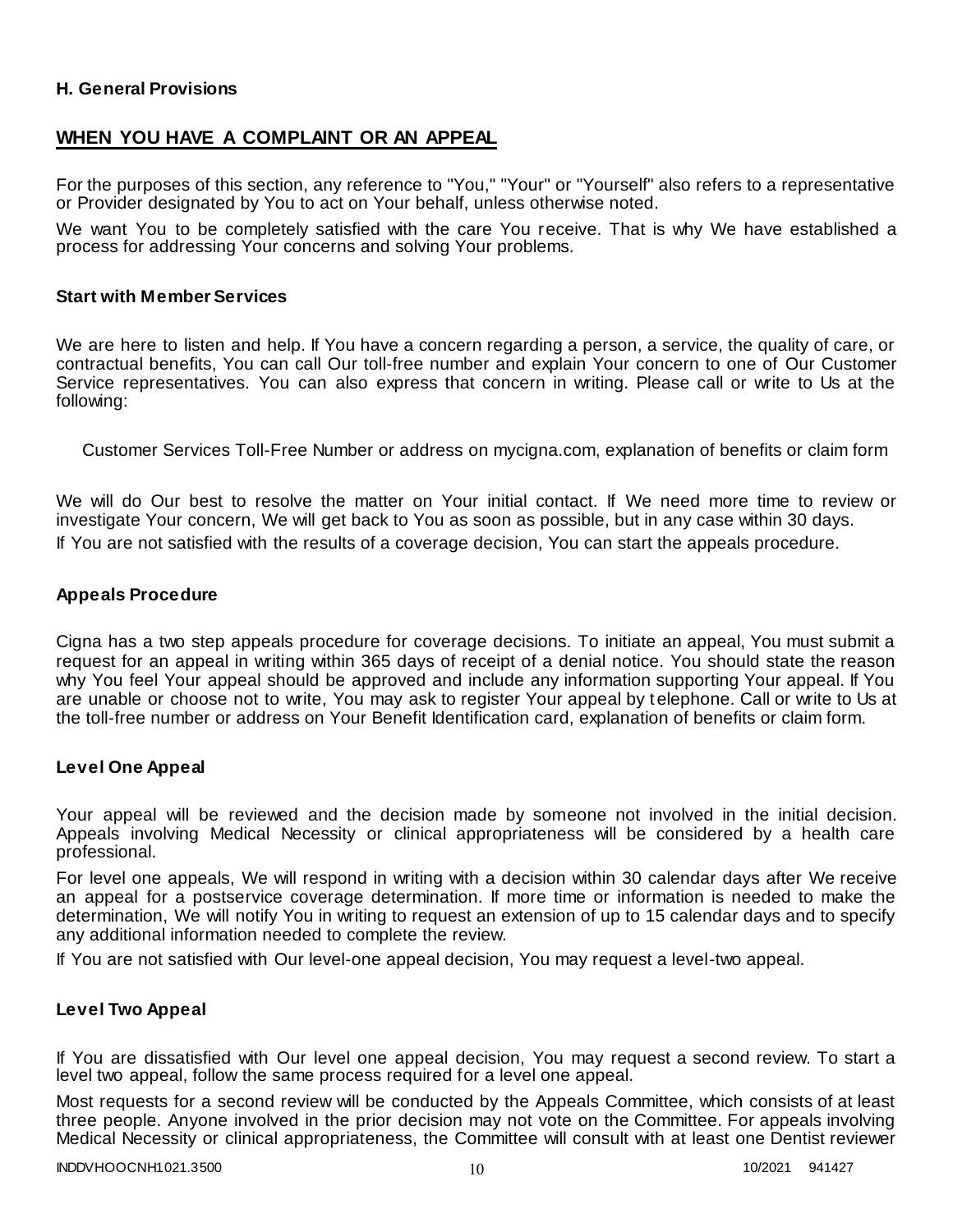in the same or similar specialty as the care under consideration, as determined by Cigna's Dentist reviewer. You may present Your situation to the Committee in person or by conference call.

For level two appeals We will acknowledge in writing that We have received Your request and schedule a Committee review. For postservice claims, the Committee review will be completed within 30 calendar days. If more time or information is needed to make the determination, We will notify You in writing to request an extension of up to 15 calendar days and to specify any additional information needed by the Committee to complete the review. You will be notified in writing of the Committee's decision within five working days after the Committee meeting, and within the Committee review time frames above if the Committee does not approve the requested coverage.

### **Notice of Benefit Determination on Appeal**

Every notice of an appeal decision will be provided in writing or electronically and, if an adverse determination, will include:

- (1) the specific reason or reasons for the denial decision;
- (2) reference to the specific Policy provisions on which the decision is based;
- (3) a statement that the claimant is entitled to receive, upon request and free of charge, reasonable access to and copies of all documents, records, and other Relevant Information as defined;
- (4) upon request and free of charge, a copy of any internal rule, guideline, protocol or other simila r criterion that was relied upon in making the adverse determination regarding Your appeal, and an explanation of the scientific or clinical judgment for a determination that is based on a medical necessity, experimental treatment or other similar exclusion or limit.

#### **Relevant Information**

Relevant Information is any document, record, or other information which was relied upon in making the benefit determination; was submitted, considered, or generated in the course of making the benefit determination, without regard to whether such document, record, or other information was relied upon in making the benefit determination; demonstrates compliance with the administrative processes and safeguards required by federal law in making the benefit determination; or constitutes a statement of policy or guidance with respect to the plan concerning the denied treatment option or benefit or the claimant's diagnosis, without regard to whether such advice or statement was relied upon in making the benefit determination.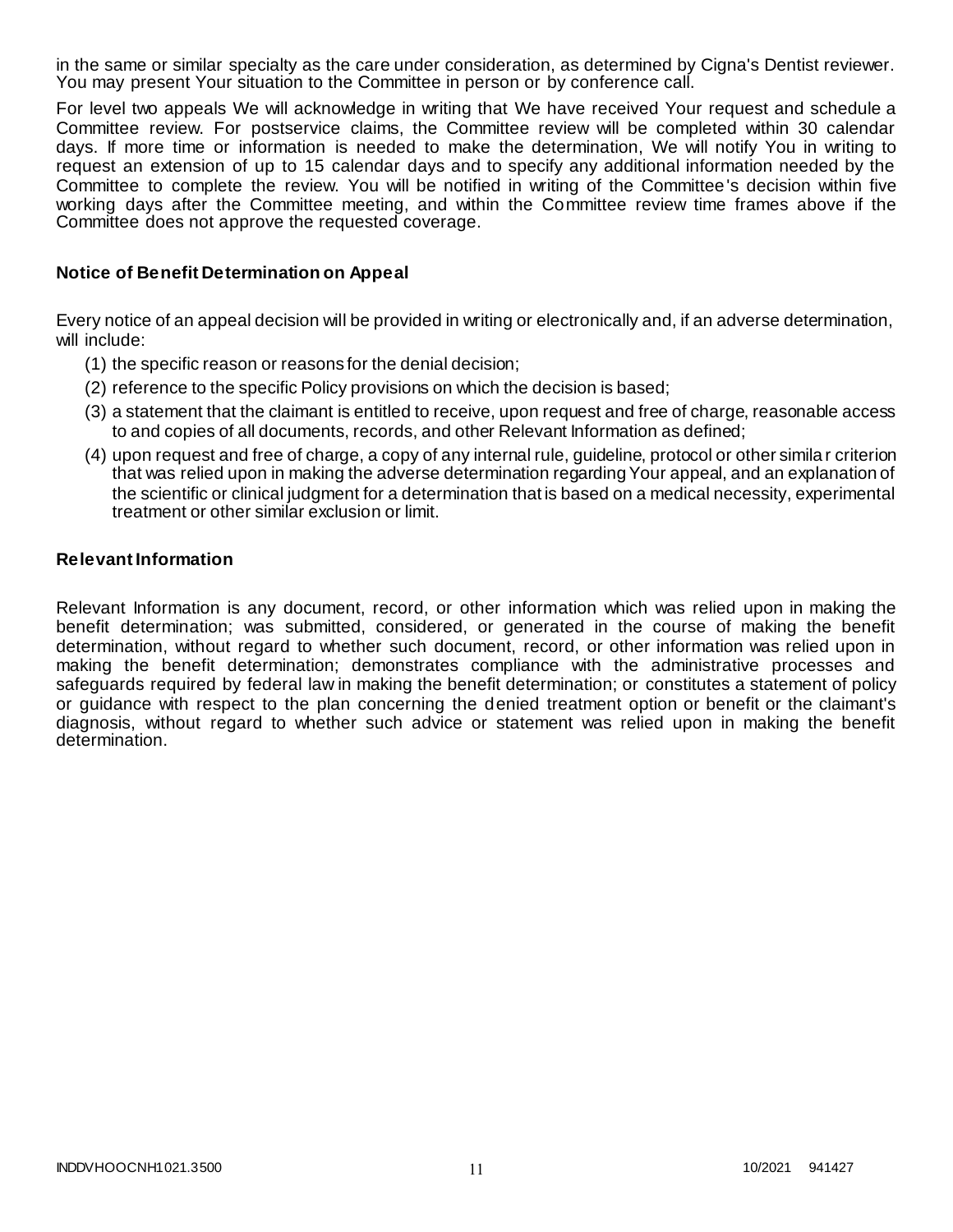# **I. Participating Dental Providers**

Cigna will provide a current list of Dentists currently participating with Cigna and their locations to each Covered Person upon request.

To verify if a Dentist is currently participating with Cigna and is accepting new Cigna Insureds, the Covered Person should visit Our website at mycigna.com.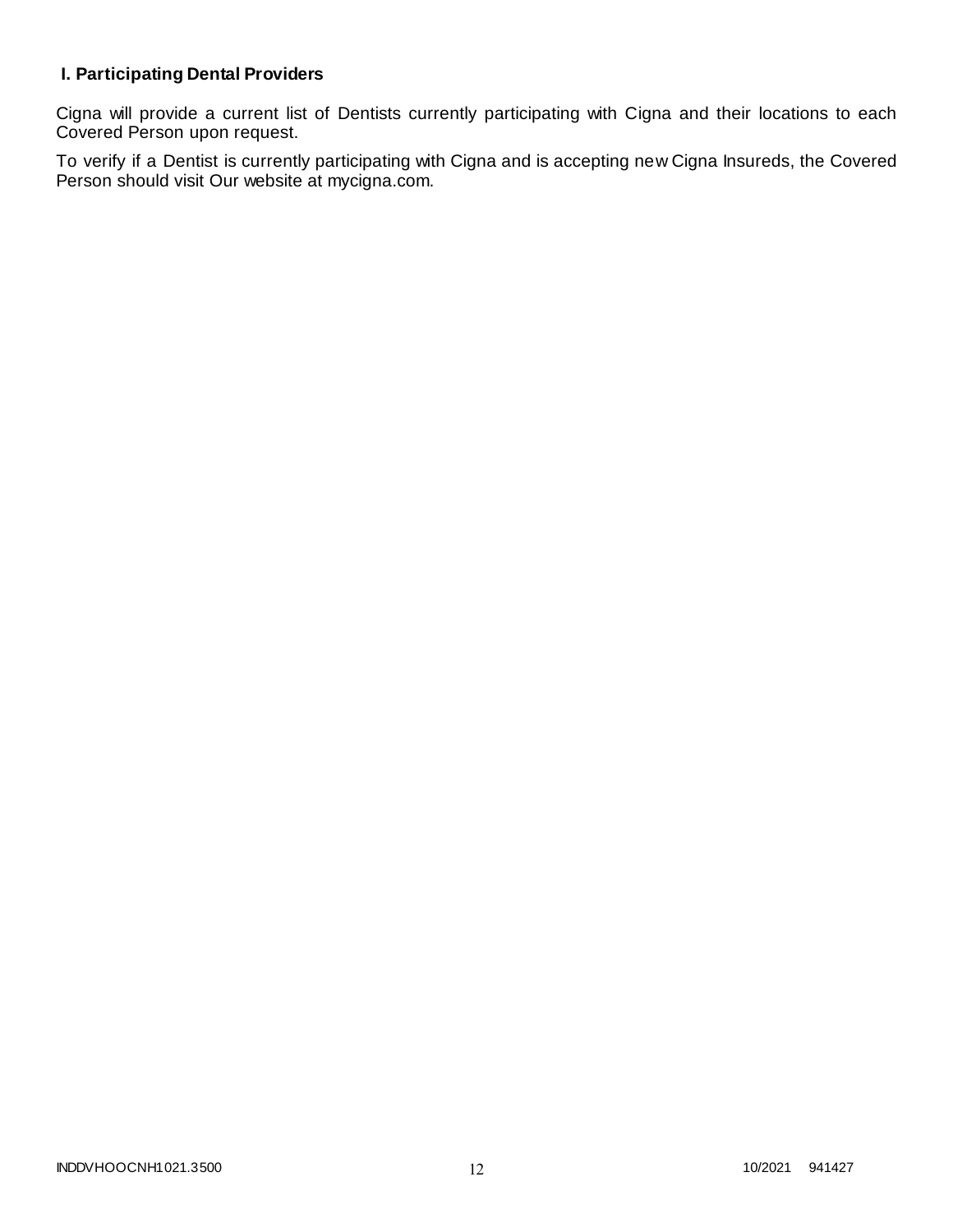### **J. Renewability, Eligibility, and Continuation**

1. The Policy will renew except for the specific events stated in the Policy. Cigna may change the premiums of the Policy with 60 days written notice to the Insured. However, Cigna will not refuse to renew or change the premium schedule for the Policy on an individual basis, but only for all Insureds in the same class and covered under the same Policy as You.

2. The individual plan is designed for residents of New Hampshire who are not enrolled under or covered by any other group or individual health coverage. You must notify Cigna of all changes that may affect any Covered Person's eligibility under the Policy.

3. You or Your Dependent(s) will become ineligible for coverage:

- When premiums are not paid according to the due dates and grace periods described in the premium section.
- With respect to Your Spouse, Domestic Partner: when the Spouse is no longer married to the Insured or when the union is dissolved.
- With respect to You and Your Family Member(s): when You no longer meet the requirements listed in the Conditions of Eligibility section.
- The date the Policy terminates.
- When the Insured no longer lives in the Service Area.

4. If a Covered Person's eligibility under this Plan would terminate due to the Insured's death, divorce or if other Dependents would become ineligible due to age or no longer qualify as dependents for coverage under this Plan; except for the Insured's failure to pay premium, the Covered Person's insurance will be continued if the Covered Person exercising the continuation right notifies Cigna and pays the appropriate monthly premium within 60 days following the date this Policy would otherwise terminate. Any waiting periods in the new Plan will be considered as being met to the extent coverage was in force under this Plan.